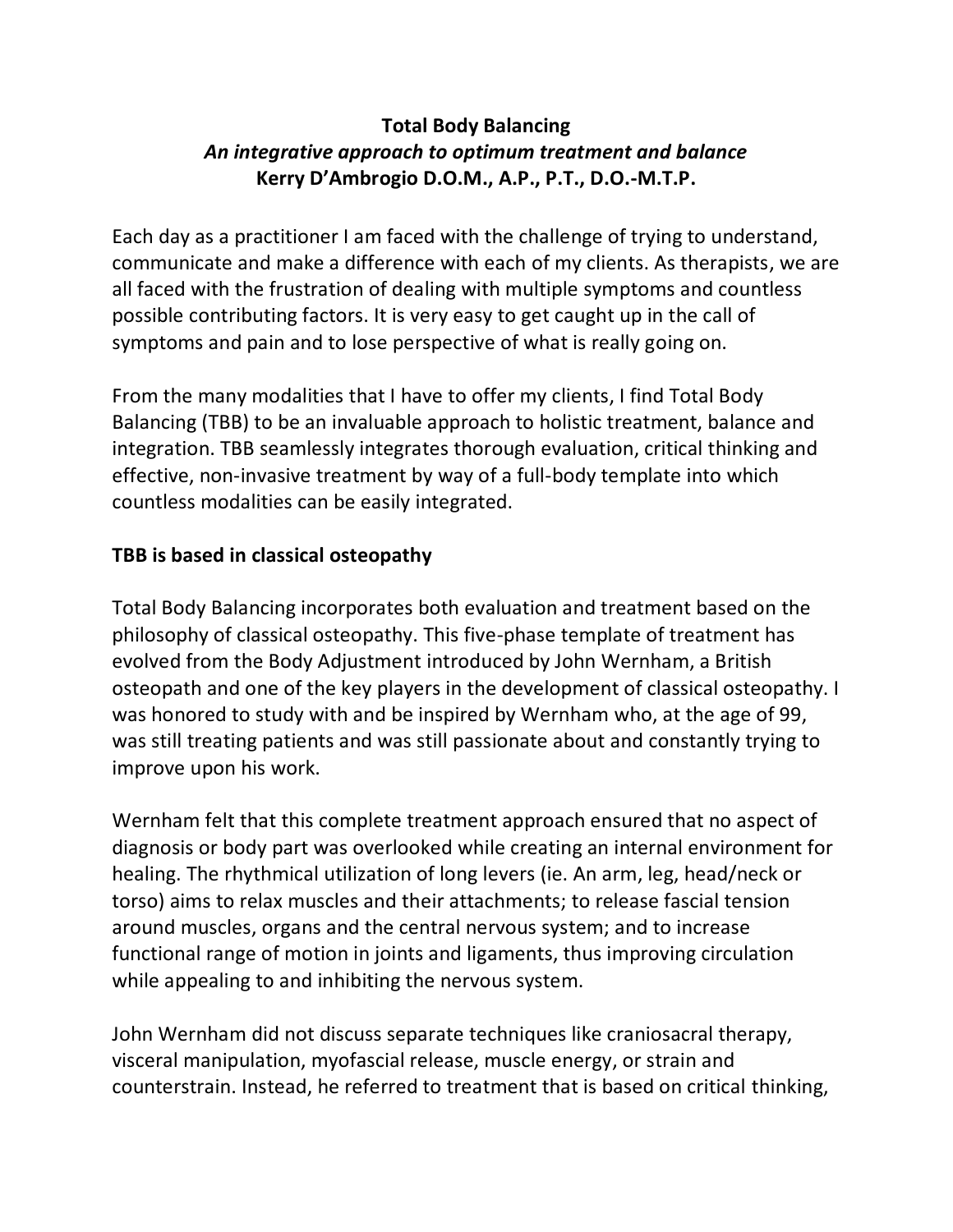philosophy, anatomy, physiology and principles. He believed that he could seamlessly address all of the systems of the body with the Body Adjustment.

To fully understand the philosophy behind and benefits of Total Body Balancing, it is important to take a closer look at the principles upon which osteopathy is built. It looks at the body, not as a machine made up of independent parts, but as a vital mechanism. This implies that every part of the body is not only interconnected but interrelated.

Dr. A.T. Still, the founding father of osteopathy, emphasized the importance of this understanding by stating that the body is a whole and that the whole is greater than the sum of its parts. This treatment philosophy is often termed the maximal approach as opposed to the minimal mindset that lures us into treating based on symptoms alone.

When we approach the body holistically, we can see how a pumping motion applied through the long axis of the leg releases fascial tension through the ankle, knee and hip. It also encourages lymphatic flow and releases joint restriction through the hip and sacroiliac joints while coaxing out tension in the dural tube, craniosacral system, and entire vertebral column. We begin to understand how creating a rocking motion through the spine of a patient in prone position not only addresses articular restriction in the facet joints, but it also releases visceral tension while inhibiting an overly stimulated sympathetic nervous system.

The Total Body Balancing template not only allows us to work with multiple systems simultaneously, but it also gives us a foundation into which we can incorporate more specific techniques. If you have multiple therapeutic tools at your disposal, Total Body Balancing will give you a starting point to help you to determine when to incorporate these tools as well as an end point to integrate any releases that may have occurred during the treatment.

### **TBB addresses interconnections and contributing lines of tension**

As manual practitioners, we are often faced with the dilemma of attempting to identify the root cause of a patient's symptom. If we consider a painful low back, we must also appreciate the correlation of multiple influencing structures.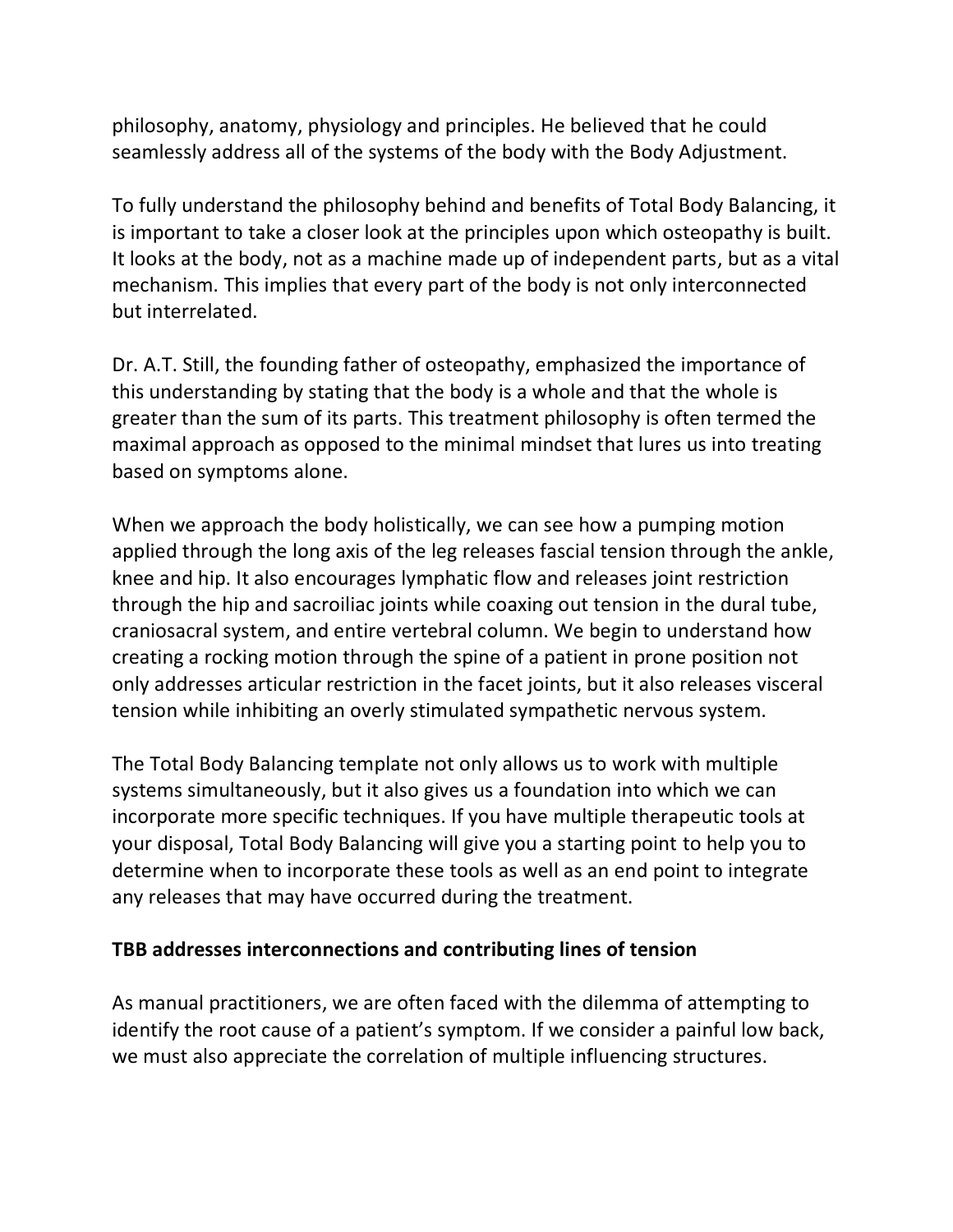For instance, rather than assuming that the patient's shoulder pain is coming from the structures of the shoulder itself, we would be wise to consider the influence of the sacrum and lumbar spine, lower thoracic spine, and lower ribs through the fibers of the latissimus dorsi muscle and its fascia which attach into the humerus and can affect the biomechanics of the shoulder. We should also investigate the rib cage for restriction, keeping in mind that the visceral organs and abdominal fascia could be restricting the motion of the ribs and shoulder joint. Cranial tension could also be affecting motion and creating discomfort in the shoulder complex by way of the sternocleidomastoid muscle and/or the upper fibers of trapezius. It is important to remember that even restriction in the foot or knee could be influencing the range of motion in a shoulder simply as a result of the vast interconnections of the posterior chain of fascia.

Where do we start? What is the key to unlocking the dysfunction? The beauty of the Total Body Balancing treatment is in its ability to address all of the interconnections and contributing lines of tension by helping to realign the body to the lines of force acting upon it and to re-establish a healthy homeodynamic state. Its effectiveness, however, comes from the ability to evaluate and monitor change prior to and during the treatment process.

### **TBB uses A.R.T.S. to evaluate**

The osteopathic-based approach to treatment begins and ends with evaluation. Not only does evaluation help the therapist to determine the nature of the dysfunction as well as the priority of treatment, but post-treatment evaluation helps to build the confidence and credibility of the practitioner while reassuring the patient of his or her continued improvement.

Total Body Balancing incorporates a user-friendly but comprehensive evaluation that will become an invaluable tool in your practice. Evaluation is based in the principle known as A.R.T.S.

The **A** stands for **Asymmetry**. A healthy body is a body aligned with gravity. TBB teaches you tools to use to evaluate asymmetry in the body, whether it be through posture, tissue tension or range of motion.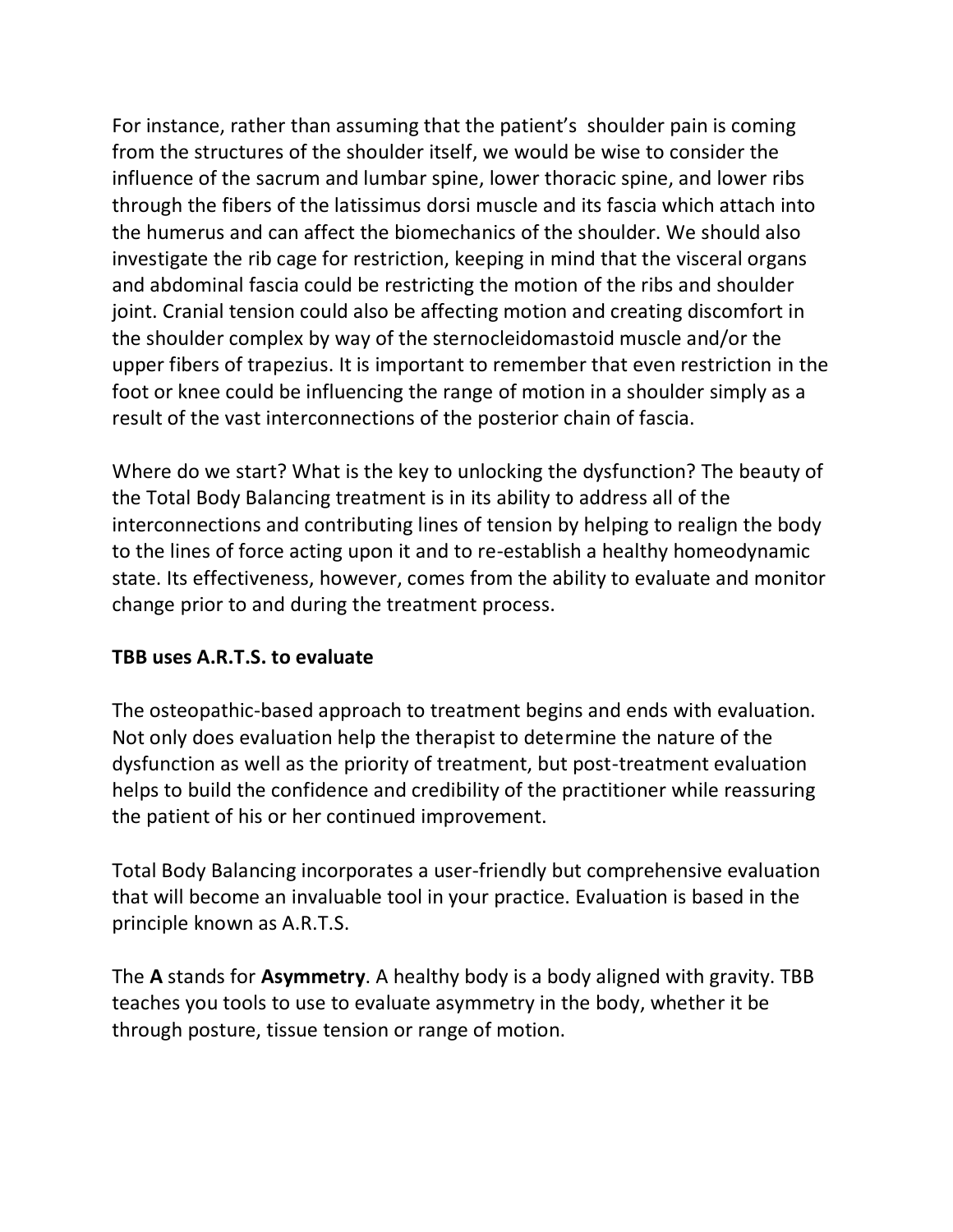**R** stands for **Range of Motion**. This aspect of the evaluation teaches you how to evaluate range of motion of the spine, ribcage, and upper and lower extremities, and to determine patterns of resistance and limitation.

**T** stands for **Tension Tests**. Healthy tissue feels soft, supple and has a springy end feel. If the sensation is hard and restrictive, this is an indication that somatic dysfunction is present.

Finally, **S** stands for **Special Tests**. The quick, yet concise evaluation taught within Total Body Balancing utilizes orthopedic testing to confirm previous findings. These findings paint a picture of the overall pattern of tension and body armoring that is representative of the stress that the patient is carrying, be that physical, mental, emotional, or a combination of all three.

Your evaluation will help not only to determine your focus within the treatment sequence, but it also will help patients to see where they are holding tension.

#### **TBB follows a five-phase treatment template**

If you are using evaluation within your practice pre- and post-treatment, do you ever wonder why the changes that you elicit during one treatment don't seem to last from one session to another? Perhaps it is the aspect of integration that you are missing from your practice. Total Body Balancing gives you a template through which you can integrate the whole body in as few as 20 minutes.

Following evaluation, a typical balance starts in supine position and works from the base upward using gentle, rhythmical oscillatory movements. Oscillation is an inherent motion in the body, and it works to balance sympathetic and parasympathetic activity while increasing circulation of arterial, venous, lymphatic and axoplasmic flow. The calming of the nervous system aids in decreasing pain and improving mental and emotional outlook. In the supine position we also address the Bowstring, which is the influence of the ribcage and the organ system above and below the diaphragm on the spine.

Once tension patterns have been addressed in supine position, the treatment continues with positioning in prone. During this phase the pelvis is further mobilized. This is followed by rhythmical release of the entire spine and shoulder